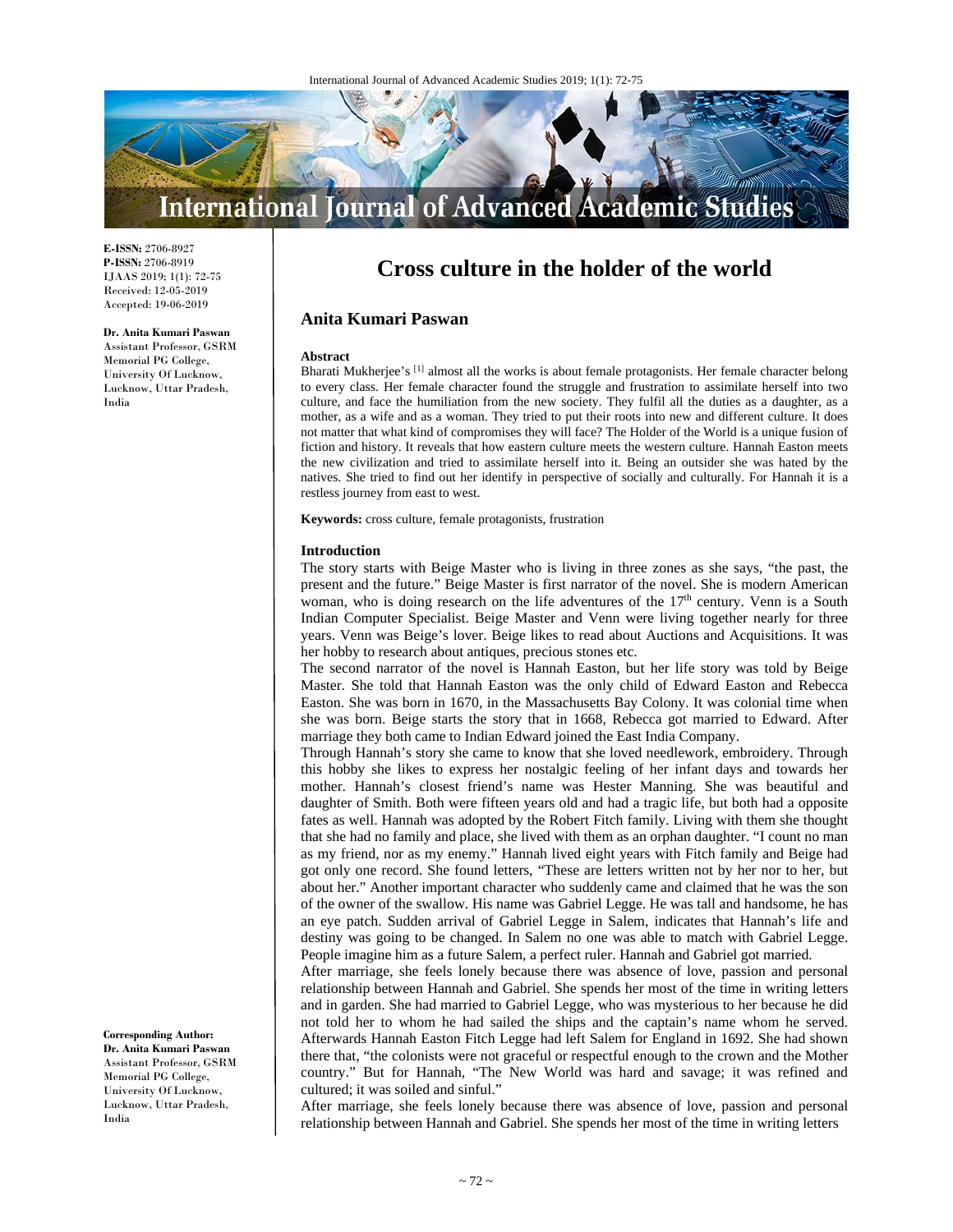and sinful." Hannah could not understand Legge motif to come to London. He travelled the oceans but unfortunately the news of his death came to her, he died for defending his king against the Portuguese. After Legge's death she becomes the 'widow Legge' at the age of twenty three. And this was her third Epistle to the Salem press on the comforts of widowhood. She never spend her life as solitary, this thing was found Beige from her letters when she was living in the England. That was the Era of Restoration Comedy. On November 1693, she helped a family, they got a terrible accident. She help the boy against his father's will by using her experienced treating skull wounds. Hannah knows the herbs, how to use it, dressing and the wound to drain. As she had a imaginary power, who know every part of the body. With the help of her life experience the boy came out of the coma after several days. Parents were happy and congratulate her.

One day a man named Hubert came to her, he was injured and he was recommended by the Dr. Aubrey. Hubert's sophisticated behaviour towards Hannah inspire her to leads a new life rejuvenates her. He tried to encourage her inner desire and hidden qualities. Hannah also found that Hubert had a calm nature. But unfortunately her desire was not fulfilled because after some time Gabriel arrived. He was not dead but was captured by the Portuguese. Hannah was surprised to see him alive. Gabriel decided to go to India and Hannah also wanted to go with him because for her this was the last way to see vast and active life, especially India the country of tradition, emotion and feelings. Hannah Easton wanted to escape from the conventional society so she decided to marry an Irish adventurer Gabriel Legge.

Hannah came to India with her husband Gabriel Legge and first time she saw the white town of Fort St. Sebastian. Her husband joined the East Indian Company and become a factor. Europeans had built their cities / colonies like Calcutta, Madras and Bombay. Hannah spends plenty of time in imagination. She describes the scene of the coastal area where shopkeepers had set up their stalls, school children's were eating their Tiffin in sweaty uniforms and monkey snatches their food from their hands. After Europeans, Portuguese, French and British came to India, they started their business. They bring lots of cargos from the ships, like wooden trunks, silks, linens, table clothes, furniture and other heavy items.

Gabriel had explained his story, when he got lost and about the dark nights at sea. He also explained about the caste in India, how different people speak different languages and worshiped different Gods also. As Gabriel had joined the East India Company so for him it was like little Manhattan. Hannah came in a cargo with her husband and two junior clerks. It was the time of violence and disturbance between political and economic activity when Hannah arrived in India. But her important and primary concern was to found a peaceful and meaningful life. As soon as she walked on the

side of the Coromandel Coast she starts feel the sense of belongingness.

 She observed that Gabriel's behaviour have been changed after returning from the dead. He became more aggressive and angry. Hannah feels lost, for whom she came to India neglects her, this thing frustrated her. She thought that may be Gabriel had his own personal lust or obsession. Hannah spends her days in day dreams. She imagined her own house, which was white in colour, flowers, trees, insects etc. The Fort St. Sebastian had provided a house to Hannah which earlier belongs to Henry Hedges.

Hannah found a young serving girl at Henry's home. Her name was Bhagmati, which means, "Gift of god." Hannah had written all the history of Henry that he belongs to New Science and Humanism. He had a brilliant mind and passionate about extraordinary things. His interest towards India was acquisitive. She spends her time with English women like Martha Ruxton, who was the wife of Cephus Prynne and Sarah Higginbottham, the second factor's wife. Both the women belonged to colonizer country. They had their superior life, command and respect among the local peoples of Coromandel. They had ordinary life and like to share or display the vulgarity of White men's life. For them 'bibis' was the main topic of conversation in White town. Hannah wanted from them just their gossips and that may be Gabriel Legge had found a bibi for himself that is why he did not spend much time with her. Hannah does not know the meaning of 'bibi', but later she understand that it means young native black girl who could be the servant of the English or the Muslim Nawabs.

Gabriel had a democratic thinking. He worked well with Indians rather than English people; it was Hannah's personal thinking. After spend much time in India she decided to let him (Gabriel) go in his pirated world. Hannah was not devastated by Gabriel's departure. He was not domestic person and always look forward. During his absence, Bhagmati becomes her close relative. They share their feelings and language. Hannah wanted to know about Lord Hanuman because she had heard so many things about Hanuman. "Bhagmati could neither read nor write, but she was so agile memorised and charismatic tongued." Bhagmati recite the story of Hanuman to Hannah that he helped Prince Ram to save his wife Sita from the capture of Ten- Headed demon called Ravana. After listening to the story, she was happy that Gabriel was helping and fighting for the locals not for the firangis. After the story she was more captivated by Sita than of Hanuman.

Hannah's life somehow is like Sita's life. Hannah was adopted as Sita was adopted by King Janaka. As Sita banishes the comfortable life of court and started living in the forest. Hannah did the same thing with Gabriel Legge. The white circle around the hut was made by Lakhman to save Sita. For Hannah this white circle represents white Town. Gabriel started his own trading work at the Coromandel and he has his mistress. And one night a big cyclone came and everything has been destroyed Hannah thought that Gabriel has been drowned but thought that Gabriel has been drowned but through Beigh's research she comes to know that he saved himself. Hannah leaves the company's enclave with Bhagmati.

 Sudden Cyclone attack had destroyed the coromandal, there was no place for Hannah to live. Bhagmati helped Hannah to save her life from the angry mob. They had to move out before the pathway becomes flooded. Unfortunately the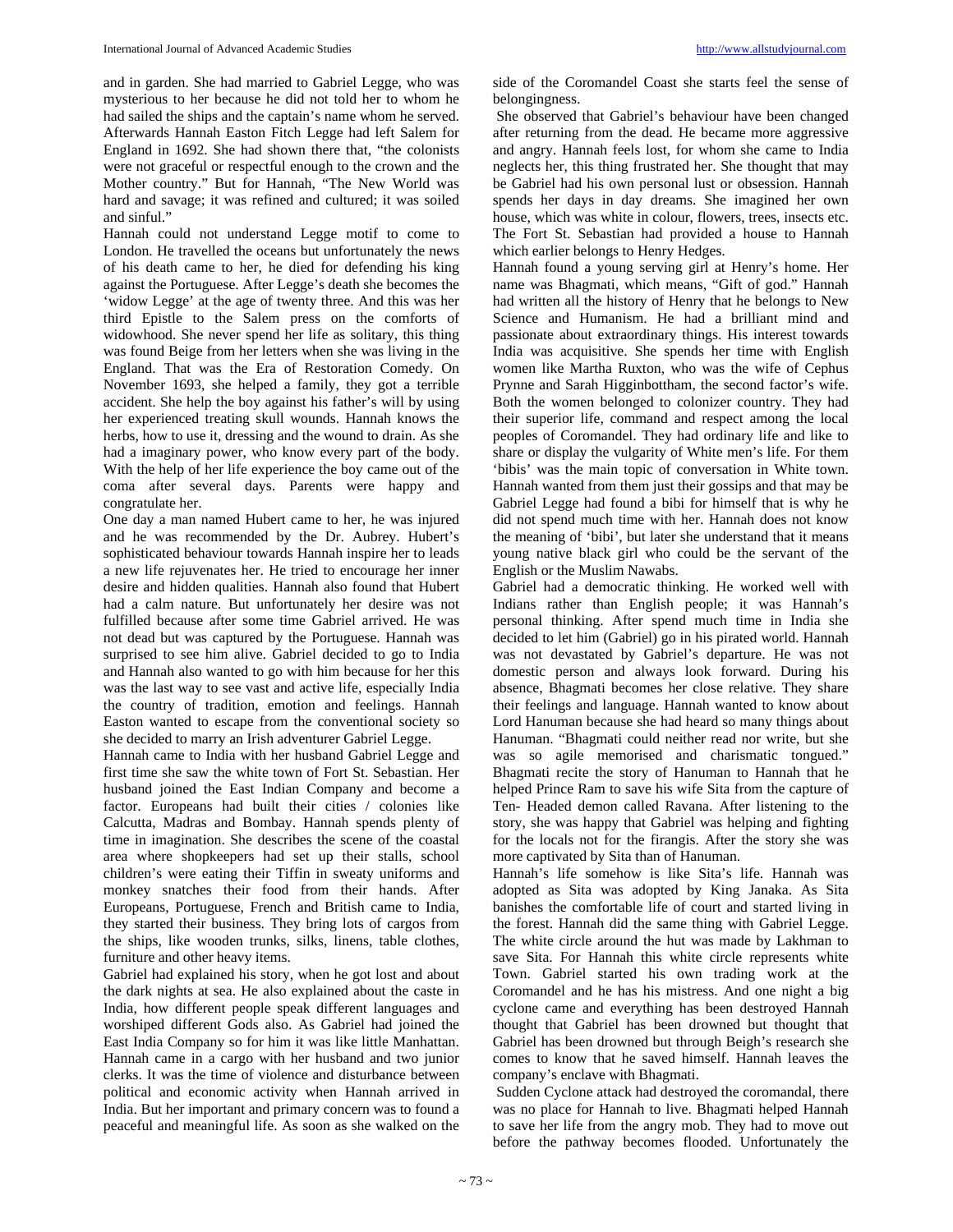bridge broke, it was The Robert Clive Bridge but after the cyclone the bridge has broken and so many people were drowned, the bridge was called as, "the Bridge of Drowning." When Hannah opened her eye, she found herself in hill fort. She asked that they are prisoner or not. Bagmati replied to her, "We are in Panpur Palace. We are the guests of Raja Jadav Singh, The Lion of Devgad. Panpur is his Vassal." Mugals called him as the Rat of the coromandal and English people had a contact with the Mugal Emperor Aurangzeb.

According to the English people Muslims were intelligent than Hindus. "Hinduism a profound form of primitivism Muslims might be cruel, but true obscenity attached itself to Hindus." Hindus have a lot of tradition boundaries, superstitions, lots of religious, they worshiped lots of images. Venn try to explain the true concept of Hinduism. They believe in cosmic or supernatural power who governed the Universe. Hannah was in the Hindu World. She could see the Panpur Fort, which was covered with high brick walls and a moat with full of crocodiles. Muslim soldiers and English men also were preparing the war against the king, they were aware that, "the Lion resumed the English widow."

Hannah was affected by Raja Jadav Singh's glance. She knew the meaning of Singh. Which means Lion but she did not know the literal meaning. She thought that, "Was he merely using her, a *firang*i haj- insulter's widow, to taunt his potent enemy, Aurangzeb the Grand Badshah." Raja Jadav Singh permitted her to live or stay as long as she wants in the palace. Hannah's feeling of love was different between Gabriel and Raja. She feels different love towards the king. It was like immortal love for Hannah. Hannah entered into the world of romance. She falls in love with Raja as her mother was. She was ready to abandon herself in front of the Raja but it was love at first sight. It was true love for Hannah but not for Raja Jadav Singh. He takes Hannah as his White Bibi or mistress. Once again Hannah's life was going to be changed and transformed by the hands of Raja. The Nawab Haider Beg had a ruthless commander named Morad Farah, Haider Beg had send him for battle infidels. His attendants closed the river route. Ha had killed so many animals, birds. His cruelty cross the limits, he had assaulted farmers, their wives and children. But Raja Jadav Singh had no response. Victims started coming at the Panpur Fort to speak their problems.

When Hannah saw the condition of the people she became speechless and thoughtless, it was horrible scene for her. She was unable to think anything like this. "She had not been raised in a world of savagery, not on the scale of India. The vast inequality, as well as the injustice and superstitions of India, seemed to her unnatural and unbearable." Hannah wishes to being humiliated by the victims.

Bhagmati was also facing the problem she had been beaten by them brutally. Victims had no honour, protection and peace. For them peace was like a curse. King's loyal persons were killed by the army. He sent a message to the Englishmen for help but Englishmen were loyal towards the Nawab. The Emperor did not stop here. They reached Devgad's palace and captured it, destroyed so many temples and took pearl stone from king's mother. Hannah felt alien in the fort of Panpur and felt weak before the enemy. Jadav Singh makes an agreement with them in exchange for Panpur Fort. He gave, "fifteen chests of gold, twenty chests of silver and a cash tribute of eight lakhs- eight hundred

thousand rupees to Morad Farah." Jadav Singh had taken Bhagmati with his huge army. Hannah could see upon his face that he wanted to defend his people, he knew only his duty to lead the army and fight. Hannah heard the sound of, "Jai Ram! Jai Devgad! Jai Singh!

As Hannah saw the war first time, it was full of arrows, spears, swards etc. Lots of warriors were dying, fields was full of dead bodies and blood. She saw Morad Farah seated upon the Elephant. Fighters were dying at the side of Raja Jadav Singh. After living for a long time in India she has realized that behind every pleasure has a cruel thing or side. Hannah was captured by Morad's elephant. It lifted her up where Morad Farah was seated. He asked her about the Raja but she also did not know about him. Raja's body was founded by them with his white horse and Bhagmati. Hannah has hidden the long dagger in her Sari, she used the opportunity and put the dagger into Morad Farah's muscle. Now she becomes the real commander of the big beast animal. She took the position and ordered to lift the Raja's unconscious body at the howdah platform. They climbed on the elephant and started moving ascending to the guidance of Bhagmati.

They reached at the Devgad palace with stolen elephant. Hannah had taken her wounded lover's body. The queen mother ordered her servant to put her son's body in her palace, she order Hannah to put away her hands because she was the one who is responsible for Raja's death and she has polluted his caste as well. But Hannah refused to do so. The queen mother expressed her feeling into her own language that Hannah brought bad luck for the king. Hannah wanted to make him alive so with the surgical skill power she started sewing his boy. As Hannah was not his wife but just a bibi had no right to do anything. She thought and compared herself with Gabriel's black bibi who, "had seized happiness for Gabriel and for herself; a bibi had the power to laugh in the face of a firangi wife." Hannah thought that she was the one who is responsible for having the war between Aurangzeb and the king. After five days, the king awoke but he lost his one arm, it was bad for the whole palace because helpless king has no use for any kingdom. The king said that, "When a tiger grows old, the younger ones must drive him out."

 She said that change is part of our life. She also told him that she was carrying his child but for the king, leading his soldiers and fighting was prime duty. He accepted his mistake that he was busy in a passionate life with her and makes him to forget about his public service and fighting war. She diverted his attention and becomes the main reason behind the destruction of the kingdom. He said that she can live in the palace as much as she wants. Hannah was the only woman, a pregnant white woman, who had the courage to end the war. As the story told that she also refused the proposal of king and went in the battle to persuade peace. She was captured by Aurangzeb's army with her maid Bhagmati, because had killed his very important man, Morad Farah. But Aurangzeb did not wanted to kill her, he was impressed by her determination and her loyalty towards the king. Aurangzeb said, "As woman serves man, man serves the will of God. You have placed yourself where no woman has a right to be. I have decided to be merciful and return you to your people." but Hannah did not want this, she saw the big army who were preparing themselves for the Great War between the Emperor and the king. She was also aware of the Raja's condition.